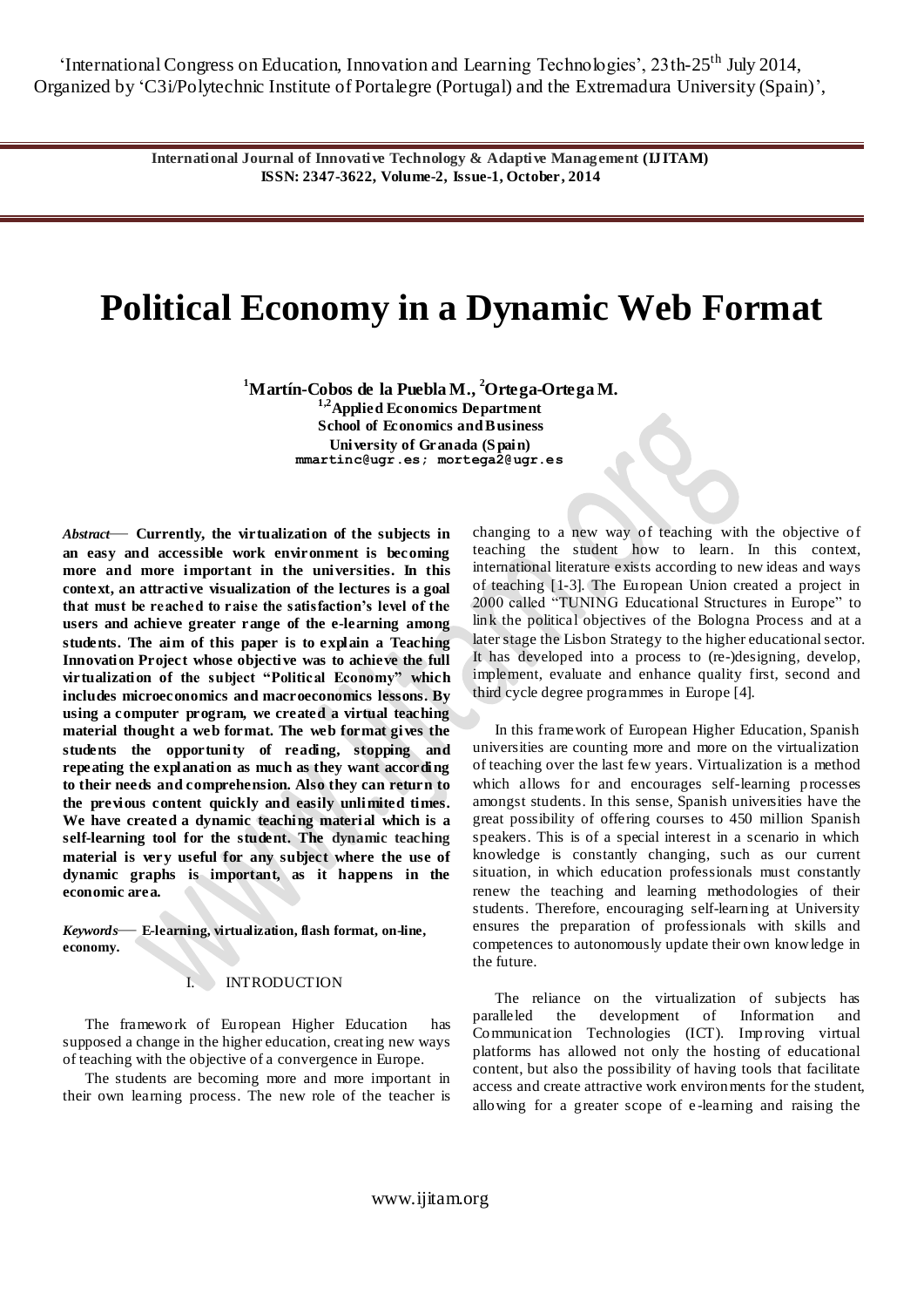**International Journal of Innovative Technology & Adaptive Management (IJITAM) ISSN: 2347-3622, Volume-2, Issue-1, October, 2014**

degree of the student´s satisfaction [5,6]. A recent published article identified that factor such as perceived usefulness, easy of use, website quality and computer self-efficacy are critical factors for student's attitude and behavioural intention to use learning through websites [7]. In that sense, aspects such us the ones cited are important for controlling the e-learning process.

The characteristic pedagogical model of virtual teaching is cantered around the student and his ability to autonomously manage time and build his own learning path. Students mark their own learning space from anywhere in the world and without any temporal conditions. However, in this regard, Paetcher et al. pointed out that the instructor/tutor/teacher's expertise in e-learning process and his/her support are the best predictors for learning achievement and course satisfaction [8].

#### I. OBJECTIVE

This article is part of a Teaching Innovation Project whose objective is the complete virtualization of the subject of Political Economy (microeconomics and macroeconomics), which is included in a high number of degrees in the areas of social sciences. Our purpose was to advance didactic methodology in universities and to ensure quality educational training to our students.

## II. METHODOLOGY

The Teaching Innovation Project has been carried out at the University of Granada during 2013 and 2014. The theoretical and practical contents of the subject of Political Economy (microeconomics and macroeconomics) have been created in this new web format and they are taught through the joint use of a web navigator (Internet Explorer, Google Chrome or Mozilla Firefox) and an application to support the teaching (Moodle).

A computer engineer was hired to create a website where the teacher of the subject worked for creating the subject's lectures. The students could access directly to that website or through their private accounts on the teaching Moodle support platform which the University of Granada supports.

Different videos were created in *flash* format. Each video corresponds to a theoretical and practical lecture related to the subject. The coding needed to view these videos is in flash format and is supported by html. files (which are a website) together with the addition of Adobe Flash Player®. The classic slides in PowerPoint format were transformed into content for virtual environments in flash format. Therefore, the theoretical content was in slide format but the student could see that which pertains to him as a video. This technology allows the student to repeat, and pause, as often as desired, the explanations of the units as if the teacher was right there giving the class.

Concerning graphs (which are very common in this type of economic subjects), the explanatory texts corresponding to the graphic representation appeared in the margin. Students could thereby observe the changes in the curves of the graphs while they read the explanation of why each moves in the way that it does.

The virtualization of the innovation project in its entirety was available to the student at the start of the course in both, Moodle platform and the website created for this purpose. This allowed the student to consult as many times as desired the explanation of each unit or topic.

### III. CONCLUSION

A technology that allows the playback of embedded videos in a web navigator has been applied to the subject of Political Economy as a means of explaining the subject itself.

The concrete result obtained is a computer application which is a self-learning tool for the student. In this sense, the students can study the program of Political Economy as if they were attending the teacher´s classes, from any computer. Graphs are developed step by step, accompanied by explanations, as if they were being drawn on the blackboard in that very moment. This system is very useful for teachers and students teaching in any subject related to Economy that incorporates microeconomic themes such as: Concept and Method of Economic Science, Market Economy, Demand, Offer, Market Price Determination, Elasticity concept, Production Function and Costs, the Offer in a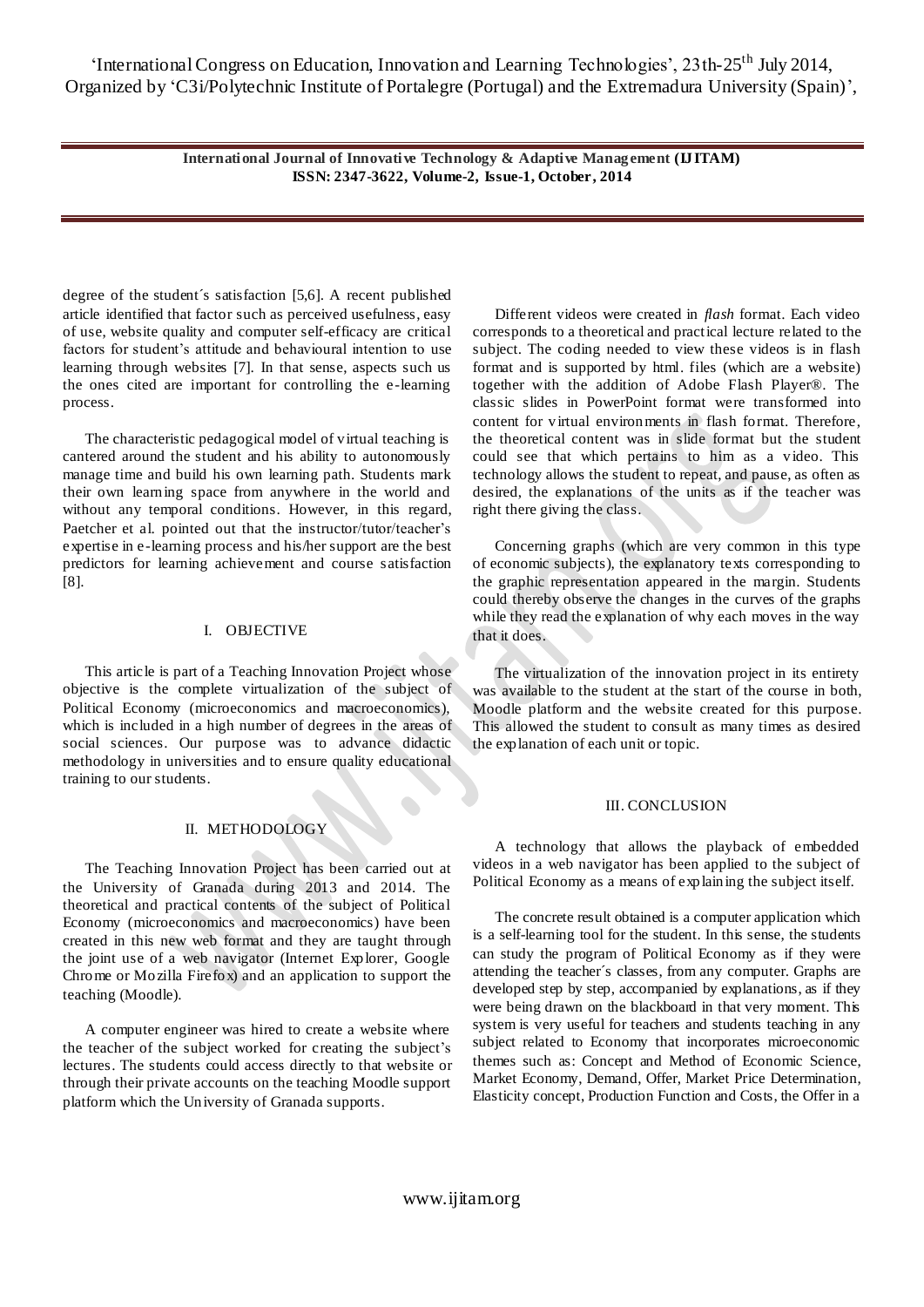'International Congress on Education, Innovation and Learning Technologies', 23th-25<sup>th</sup> July 2014, Organized by ‗C3i/Polytechnic Institute of Portalegre (Portugal) and the Extremadura University (Spain)',

> **International Journal of Innovative Technology & Adaptive Management (IJITAM) ISSN: 2347-3622, Volume-2, Issue-1, October, 2014**

perfectly Competitive Market, Monopoly and Monopolistic Competition and Oligopoly; as well as macroeconomic themes: a global vision, aggregate demand and fiscal policy, money and monetary policy, external sector and the foreign exchange market, the model of offer and aggregate demand.

It is possible to achieve this by means of a web navigator, or to directly access the contents hosted on the subject website (created for this purpose), or by using a platform to support the teaching such as the Moodle Platform, which leads us directly to the contents of the subject. This makes the absolute totality of the necessary content available to the student concerning both their training in the corresponding area and beyond, demonstrating the abilities and skills necessary for and typical of the subject in question.

The added advantage of using a website in which the agenda is hosted is that it does not depend on the use of external applications such as the aforementioned Moodle, eliminating the risk that after a change of platform the content may either become obsolete or, at worst, useless. This selfhosting will grant to the project an independent teaching support platform needing only an internet connection and a navigator to access the agenda, thus also being lighter and easier to access, as by using a simple tablet it would be possible to access the basic content of the subject.

Through this project, all the "economic models" that form the subject of Political Economy have been virtualized, by generating educational content for virtual environments. We have attempted to establish suitable teaching material for the virtual teaching platform of the aforementioned subject. In this sense, we are referring to a set of factors to be used, so that the contents maintain a certain didactic and organizational coherence. The overall intention is to transform what would be a simple electronic text and/or graph, into a properly organized and well-timed hyper-textual resource, where there is a balance between learning resources, study aids, activities and continuous evaluation systems through practical tasks adapted to the agenda of the course. From the point of view of the content, on-line training requires a structuring of the material according to the characteristics of the internet environment [7].

#### IV. DISCUSSION

Through the project, besides the transference of knowledge and competences typical of the subject content, we also achieve:

- The development of innovative teaching techniques and  $\bullet$ strategies designed to favour teaching based on the active participation of the university student.
- The improvement of teaching methodology in the scope of virtual teaching.
- The encouragement of autonomous learning -learning to learn- by improving the quality of e -learning.
- The raising of the degree of satisfaction of students of any subject which contains elements from Introduction to Economy due to the easy way of understanding the graphs concepts.
- The facilitation of access to teaching for students with special needs.

Also the use of a platform like Moodle or, ultimately, the website of the virtualized version of subject itself, allows access to the previously prepared material in different formats, without timeouts. In the proposed version for the virtualization, through the platform the student will have available:

- The main texts for the contents of the subject in HTML.
- Complementary readings in HTML and pdf.
- Animations in HTML .
- Videos that collect economic news related to the contents of the subject, externally linked from websites like YouTube.
- Forums to exchange ideas related to current economic news.
- Glossary of terms in HTML.
- Different types of self-assessment exercises in the *hot*   $\bullet$ *potatoes* application (multiple choice), within Moodle or any other teaching support platform available for use.
- Suggestions for activities which, when undertaken, would  $\bullet$ be used for evaluation purposes.

In short this is a new step towards the virtualization of economic subjects and the creation of intuitive, easily accessible, visually appealing and versatile virtual work environments, with the aim of raising the degree of the user´s